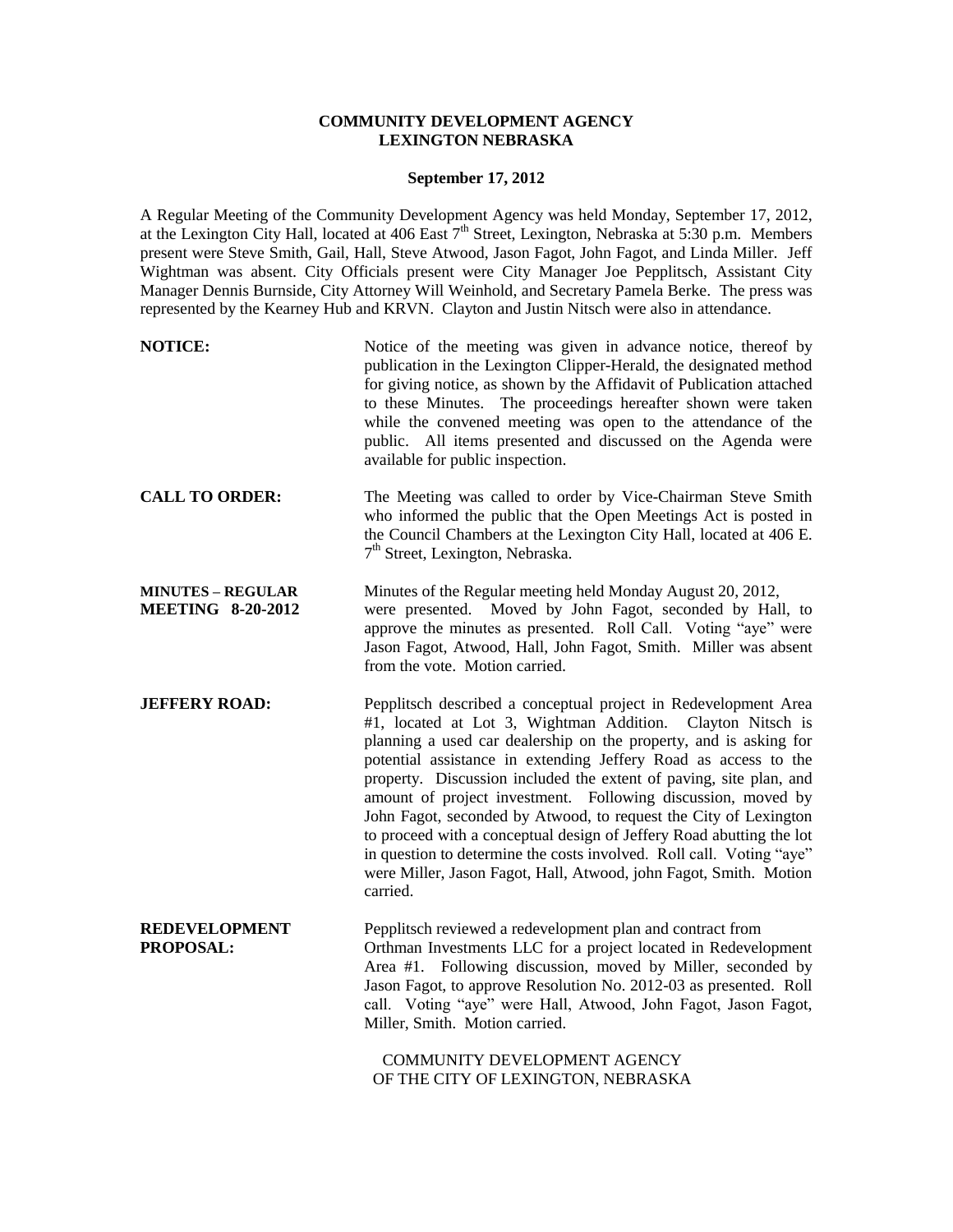#### RESOLUTION NO. 2012-03

A RESOLUTION RECOMMENDING APPROVAL OF A REDEVELOPMENT PLAN OF THE CITY OF LEXINGTON, NEBRASKA, INCLUDING A REDEVELOPMENT CONTRACT, APPROVING A REDEVELOPMENT PROJECT OF THE CITY OF LEXINGTON, NEBRASKA; AND APPROVAL OF RELATED ACTIONS

WHEREAS, the Mayor and City Council of the City of Lexington, Nebraska (the "City"), upon the recommendation of the Planning Commission of the City of Lexington, Nebraska (the "Planning Commission"), and in compliance with all public notice requirements imposed by the Community Development Law, Chapter 18, Article 21, Reissue Revised Statutes of Nebraska, as amended (the "Act"), duly declared the redevelopment area legally described in the Redevelopment Contract, set forth hereafter to be blighted and substandard and in need of redevelopment; and

WHEREAS, pursuant to and in furtherance of the Act, a Redevelopment Contract, including a Redevelopment Plan (collectively, the "Redevelopment Contract"), has been prepared and submitted to the Agency by Orthman Investments, LLC, a Nebraska limited liability company (the "Redeveloper"), in the form attached hereto as Exhibit A, for the purpose of redeveloping a portion of the Blighted and Substandard Area and includes a provision to divide certain ad valorem taxes as provided in Section 18-2147 of the Act on that portion of the Blighted and Substandard Area legally described in Exhibit B to assist in the redevelopment thereof; and

WHEREAS, pursuant to the Redevelopment Contract, the Agency would agree to incur indebtedness and make a grant for the purposes specified in the Redevelopment Contract (the "Project") in accordance with and as permitted by the Act; and

WHEREAS, the Agency has made certain findings and pursuant thereto has determined that it is in the best interests of the Agency and the City to enter into the Redevelopment Contract and to carry out the transactions contemplated thereby.

NOW, THEREFORE, BE IT RESOLVED BY THE COMMUNITY DEVELOPMENT AGENCY OF THE CITY OF LEXINGTON, NEBRASKA AS FOLLOWS:

Section 1. The Agency has determined that the proposed land uses and building requirements in the Project Area are designed with the general purposes of accomplishing, and in conformance with the general plan of the City, a coordinated, adjusted, and harmonious development of the City and its environs which will, in accordance with present and future needs, promote health, safety, morals, order, convenience, prosperity and the general welfare, as well as efficiency in economy in the process of development; including,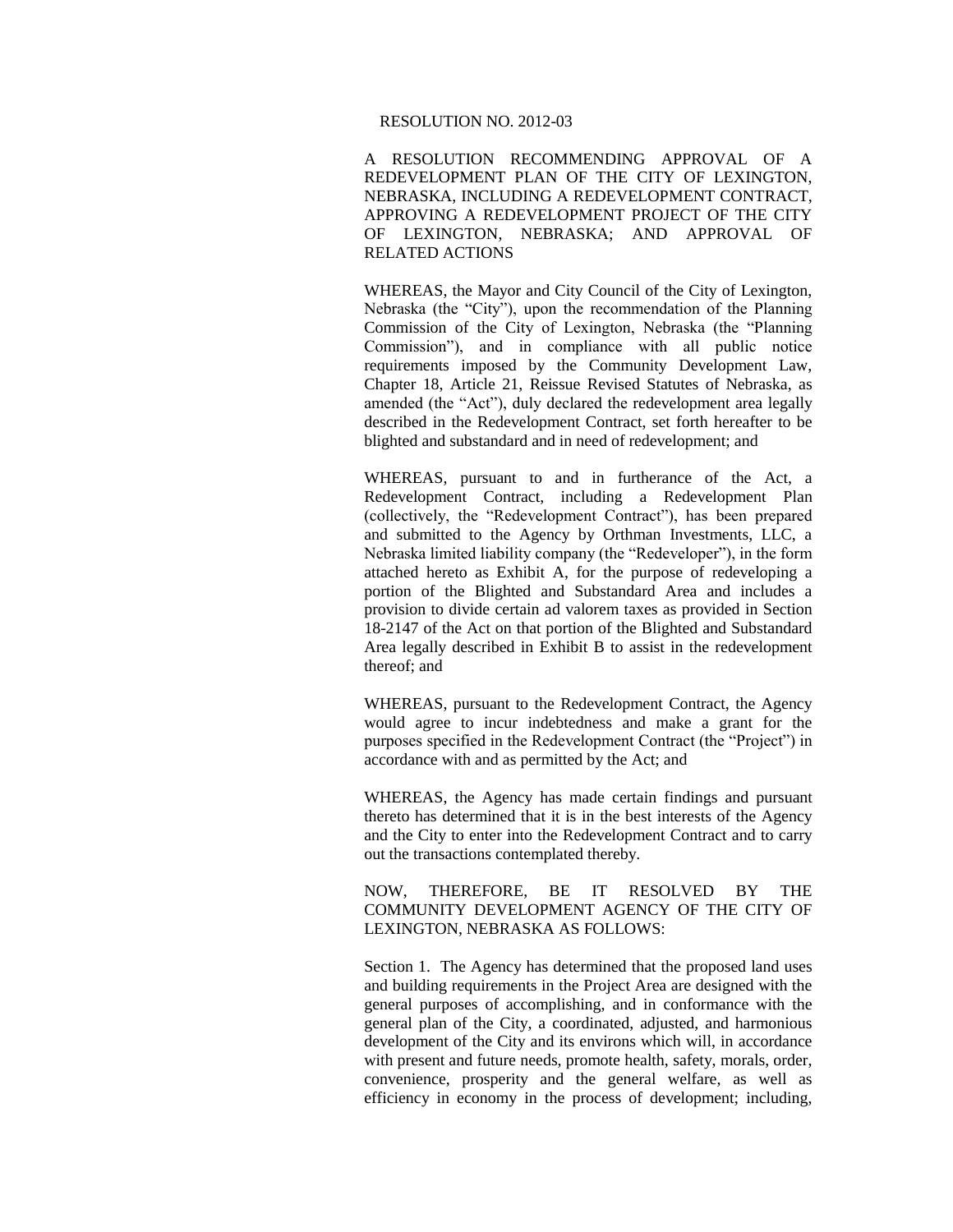among other things, adequate provision for traffic, vehicular parking, the promotion of safety from fire, panic, and other dangers, adequate provisions for light and air, the promotion of the healthful and convenient distribution of population, the provision of adequate transportation, water, sewerage, and other public utilities, schools, parks, recreational and community facilities, and other public requirements, the promotion of sound design and arrangement, the wise and efficient expenditure of public funds, and the prevention of the recurrence of unsanitary or unsafe dwelling accommodations, or conditions of blight.

Section 2. The Agency has conducted a cost benefit analysis for the Project in accordance with the Act, and has found and hereby finds that the Project would not be economically feasible without the use of tax increment financing, the Project would not occur in the Project Area without the use of tax increment financing and the costs and benefits of the Project, including costs and benefits to other affected political subdivisions, the economy of the community, and the demand for public and private services, have been analyzed and have been found to be in the long term best interests of the community impacted by the Project.

Section 3. The Planning Commission of the City of Lexington has recommended approval of the Redevelopment Contract.

Section 4. By copy of this Resolution delivered to the City of Lexington on this date, the Agency hereby gives the 30 days notice required by Section 18-2119 of the Act of its intention to accept such redevelopment contract proposal with the Redeveloper, and after approval thereof by action of the City Council, in substantially the attached form Exhibit A and with such modifications, additions or deletions deemed necessary or appropriate by the Agency.

Section 5. The Agency recommends approval of the Redevelopment Contract by the City Council.

Section 6. This resolution shall be in full force and effect from and after its passage and approval.

PASSED AND APPROVED this 17th day of September, 2012.

## COMMUNITY DEVELOPMENT AGENCY OF THE CITY OF LEXINGTON DAWSON COUNTY, NEBRASKA

By: Steven H. Smith, Vice-Chair

ATTEST: Pamela Berke, Clerk

**DEVELOPMENT AGMT:** Pepplitsch presented a proposed development agreement from Stan and Stephanie Vodehnal for property located in Redevelopment Area #1. He reviewed the project and outlined the obligations of each entity. Following discussion, Resolution No. 2012-04 was presented. Moved by Hall, seconded by Atwood, to approve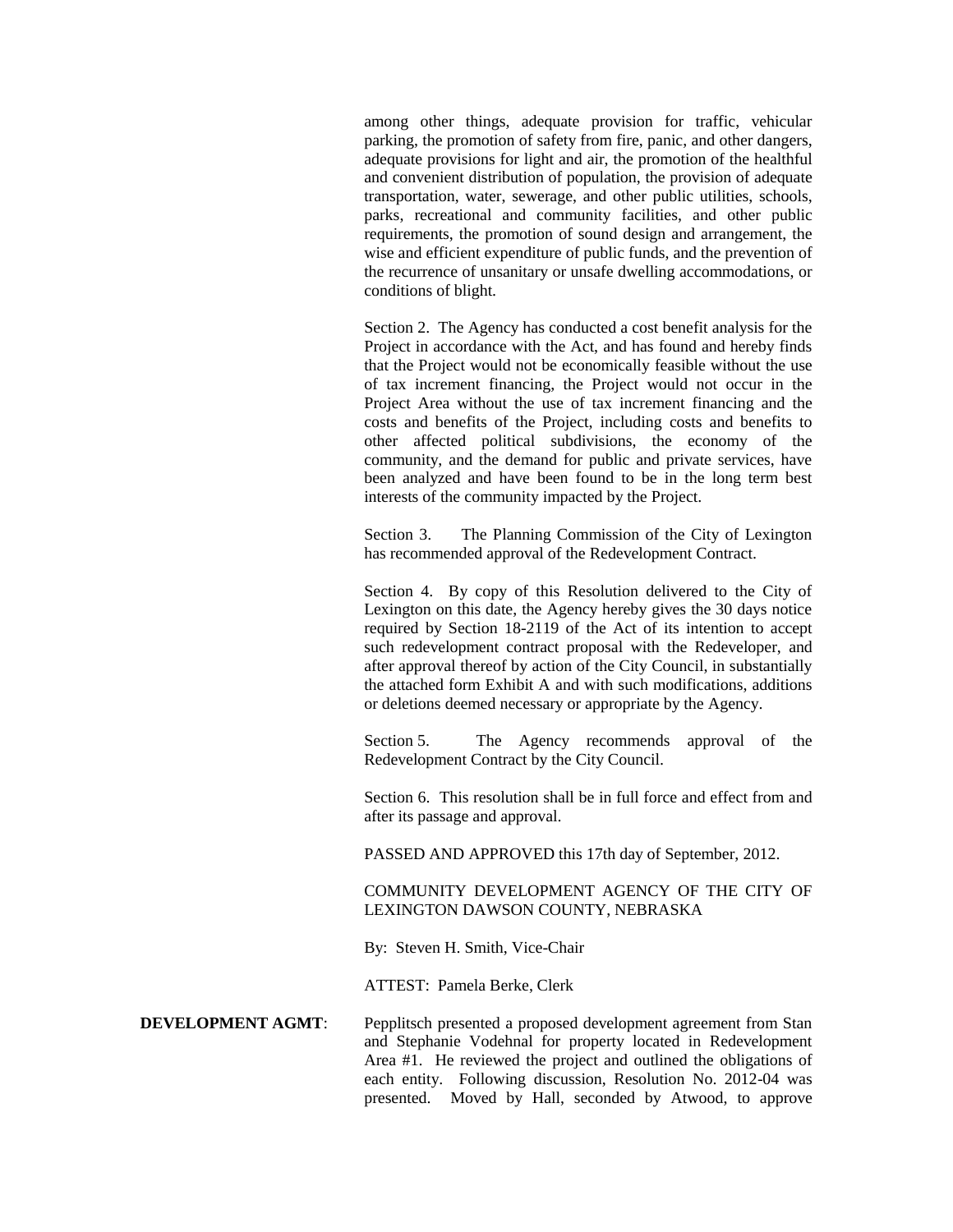Resolution No. 2012-04 as presented. Roll call. Voting "aye" were Miller, John Fagot, Jason Fagot, Atwood, Hall, Smith. Motion carried.

### **RESOLUTION NO. 2012-04**

RESOLUTION OF THE COMMUNITY DEVELOPMENT AGENCY OF THE CITY OF LEXINGTON, NEBRASKA, PROVIDING NOTICE TO THE GOVERNING BODY OF THE CITY OF LEXINGTON, OF INTENT TO ENTER INTO A DEVELOPMENT AGREEMENT ON THE EXPIRATION OF 30 DAYS FROM THE DATE OF THIS RESOLUTION

WHEREAS, this Community Development Agency of the City of Lexington, Nebraska ("Authority"), has pursuant to Section 18-2119 of the Nebraska Community Development Law (the "Act"), solicited proposals for redevelopment of an area within the City limits of the City of Lexington; and

WHEREAS, the Agency has considered all of the redevelopment and development proposals and financial and legal ability of the prospective redevelopers and developers to carry out their proposals;

WHEREAS, the Agency deems it to be in the public interest and in furtherance of the purposes of the Act to accept the development agreement proposal submitted in the form of the proposed development agreement attached hereto;

## NOW, THEREFORE, BE IT RESOLVED AS FOLLOWS:

1. By copy of this Resolution delivered to the CITY OF LEXINGTON on this date, the Agency hereby gives the 30 days notice required by Section 18-2119 of the Act of its intention to accept such development agreement proposal with Stanley W. and Stephanie A. Vodehnal, in substantially the attached form and with such modifications, additions or deletions deemed necessary or appropriate by the Agency.

Passed and approved this  $17<sup>th</sup>$  day of September, 2012.

# COMMUNITY DEVELOPMENT AGENCY OF THE CITY OF LEXINGTON, NEBRASKA.

BY: Steven H. Smith, Vice-Chairperson

ATTESTED: Pamela Berke, Secretary

**RESOLUTION:** Pepplitsch discussed the acquisition of undeveloped and vacant land in Redevelopment Area #1 currently owned by the Greater Lexington Corporation. He noted that there has been past discussion on acquiring the property for development purposes; as resources are currently available and development opportunities are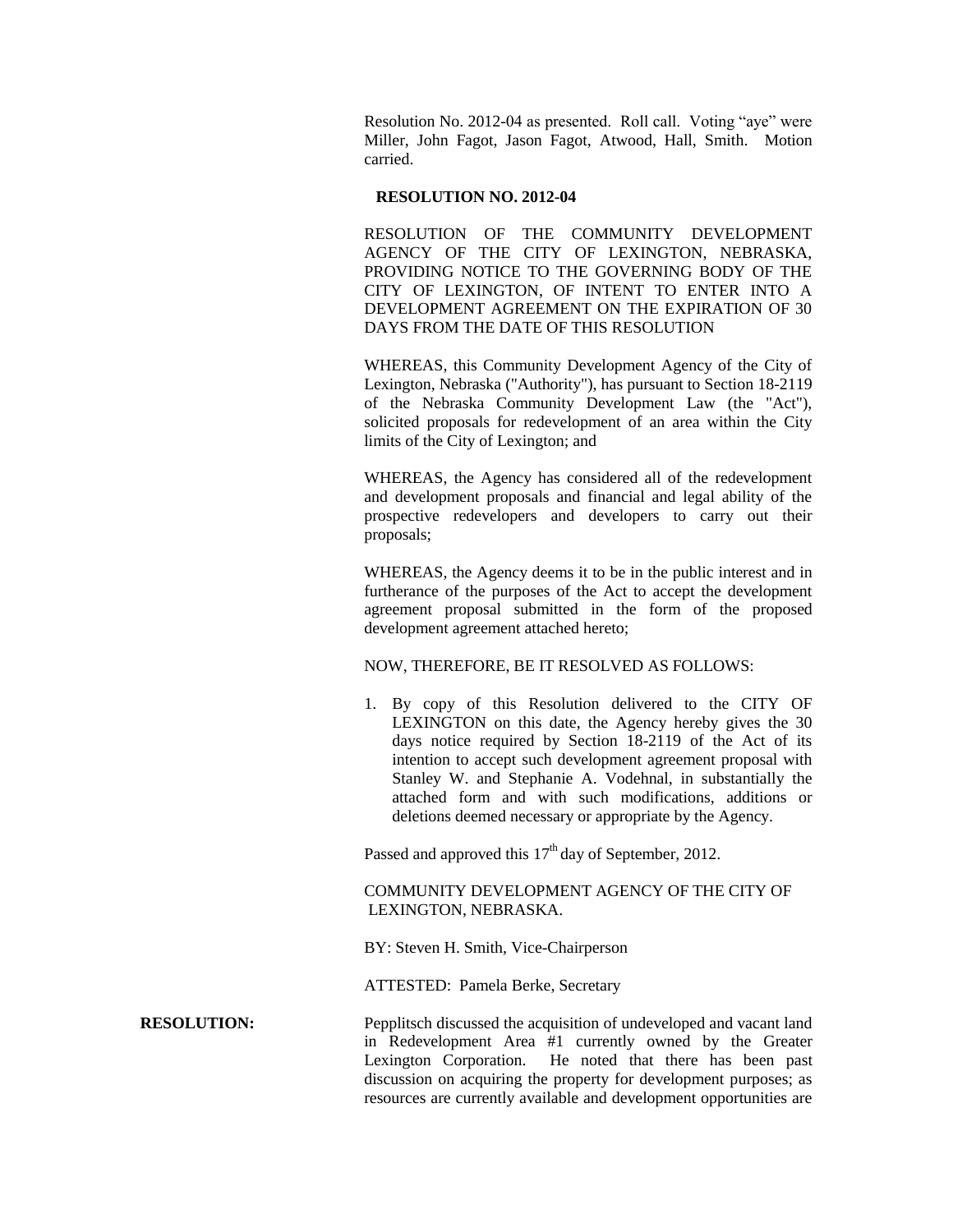surfacing, the CDA has a good opportunity to act. Following discussion, Resolution No. 2012-05 was presented. Following discussion, moved by Miller, seconded by Jason Fagot, to approve Resolution No. 2012-05 as presented. Roll call. Voting "aye" were Hall, Atwood, John Fagot, Jason Fagot, Miller, Smith. Motion carried.

#### RESOLUTION NO. 2012-05

RESOLUTION OF THE COMMUNITY DEVELOPMENT AGENCY OF THE CITY OF LEXINGTON FINDING THAT THE ACQUISITION AND DEVELOPMENT OF UNDEVELOPED AND VACANT LAND IS ESSENTIAL TO THE PROPER CLEARANCE AND REDEVELOPMENT OF SUBSTANDARD AND BLIGHTED AREAS AND IS A NECESSARY PART OF THE GENERAL COMMUNITY REDEVELOPMENT PROGRAM AND AUTHORIZING THE ACQUISITION OF THE SAME BY THE COMMUNITY DEVELOPMENT AGENCY OF THE CITY OF LEXINGTON, DAWSON COUNTY, NEBRASKA.

WHEREAS, Section 18-2123 R.R.S provides that a Community Development Agency may acquire undeveloped land when the same is essential to the proper clearance or redevelopment of a substandard or blighted area; and

WHEREAS, the governing body of the City of Lexington has determined that the property described herein is necessary for the proper clearance and redevelopment of substandard and blighted areas within the City of Lexington and has approved the acquisition thereof; and

WHEREAS, the Agency finds and determines that acquisition of such area is beneficial to the removal of blight and substandard conditions in redevelopment areas within the City; and

WHEREAS, the Agency has determined that it is in the best interests of the City and the Agency to acquire the real estate hereafter described;

NOW, THEREFORE, BE IT RESOLVED BY THE CHAIRMAN AND MEMBERS OF THE COMMUNITY DEVELOPMENT AGENCY OF THE CITY OF LEXINGTON, DAWSON COUNTY, NEBRASKA, AS FOLLOWS:

Section 1. The Agency finds that the following described lands are located within the limits of the City; that said lands are vacant and undeveloped; are essential to the proper clearance or redevelopment of substandard or blighted areas; and are a necessary part of the general community redevelopment program of the city, to wit:

Lot 16 and Lot 17, Greater Lexington Addition to the City of Lexington, Dawson County, Nebraska.